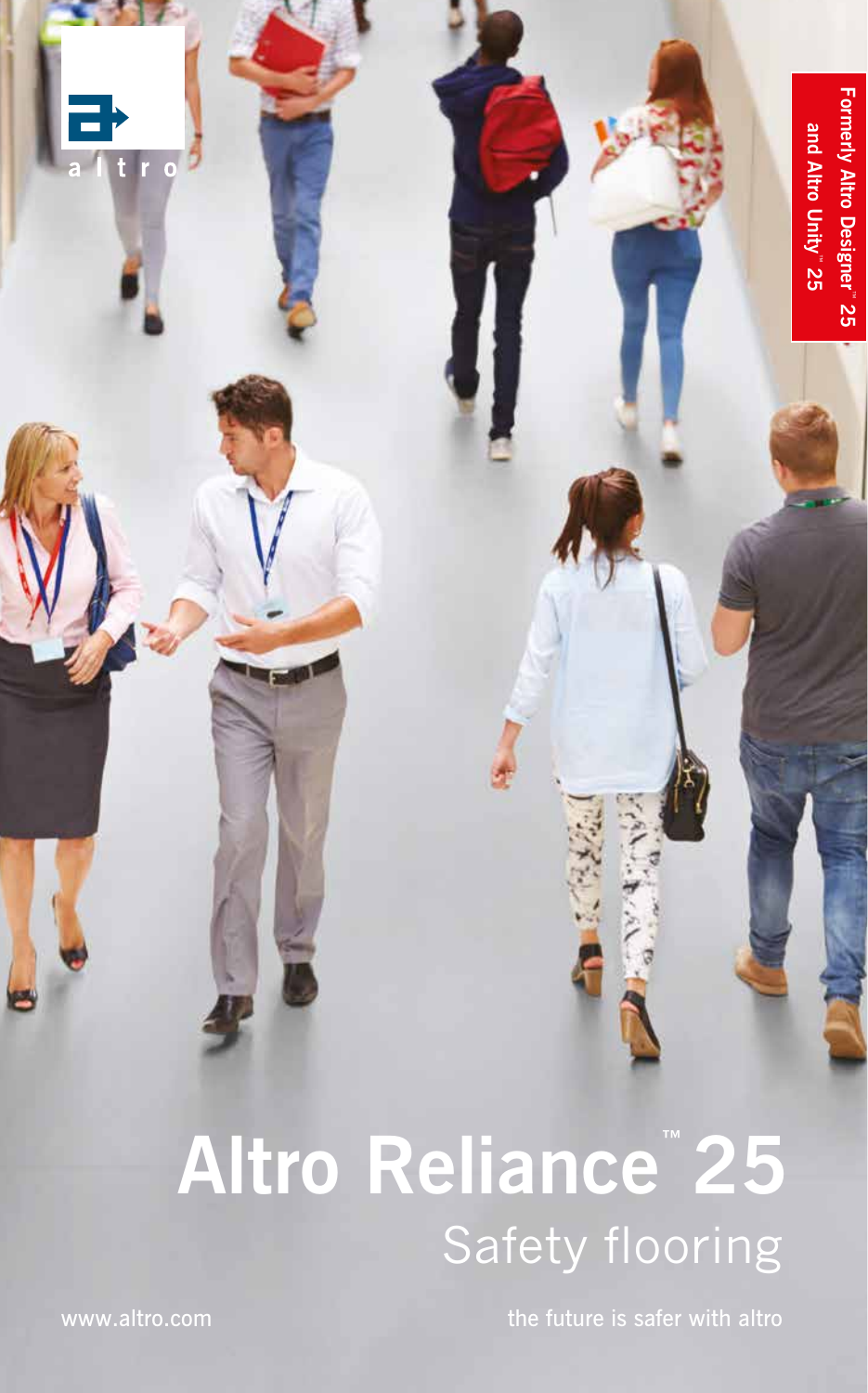## Altro Reliance™ 25

Safety flooring / Suelos de seguridad / Sicherheitsbodenbelag



Streetlight D2505 WR287 / A1M79 / LRV 45



Rock D2504 WR84 / A1M84 / LRV 23



Midnight D25421 WR72 / A1M72 / LRV 11



Stream D2518 WR288 / A1M71 / LRV 22



Temple D2509 WR261 / A1M81 / LRV 27



Pavement D2507 WR83 / A1M83 / LRV 14



Storm D25903 WR82 / A1M82 / LRV 16



Fountain D2502 WR306 / A1M71 / LRV 22



Fog D25153 WR81 / A1M81 / LRV 27



Runway D2506 WR72 / A1M72 / LRV 9



Twilight D25910 WR39 / A1M34 / LRV 8



Pool D2503 WR307 / A1M73 / LRV 10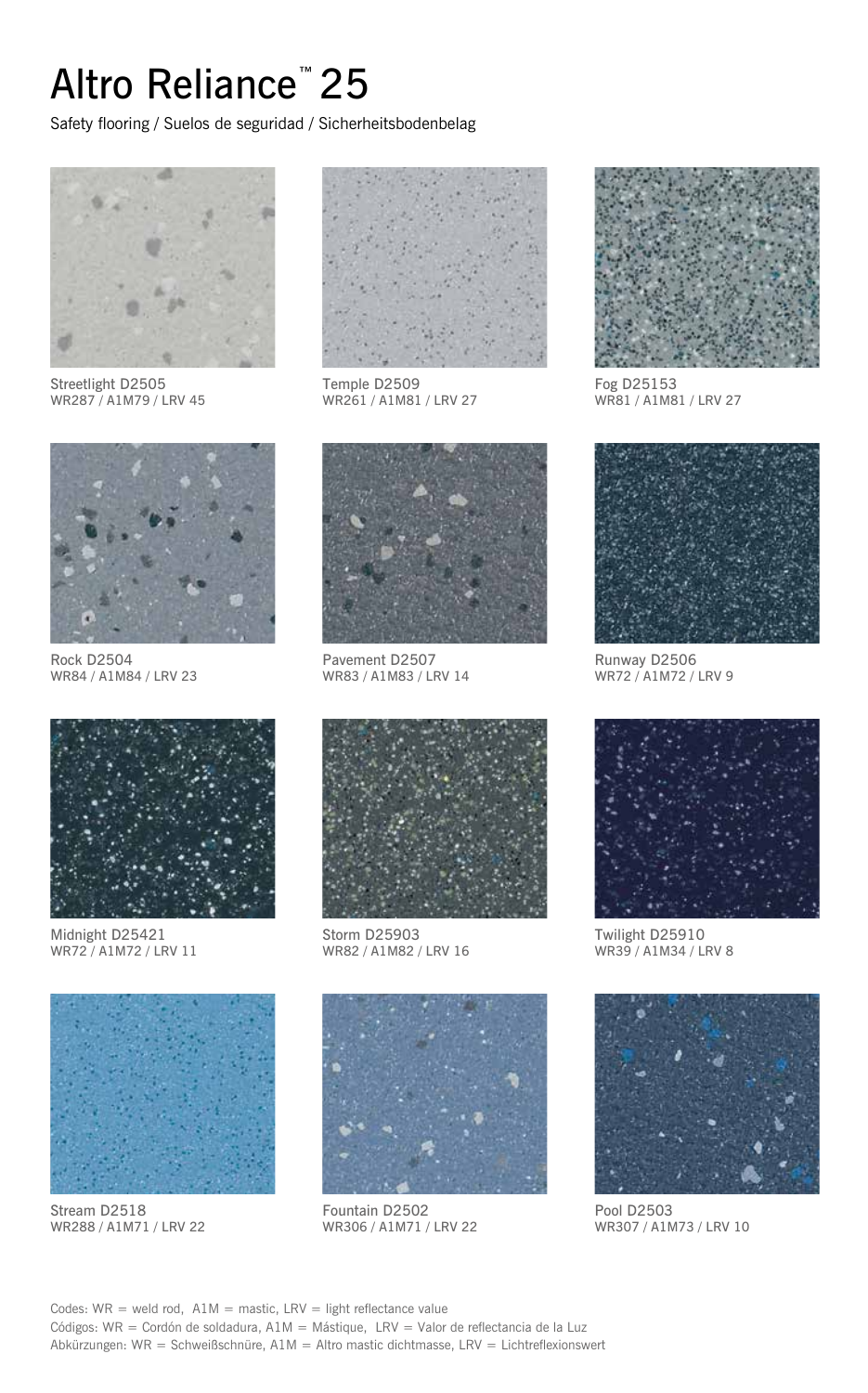## Formerly Altro Designer™ 25 and Altro Unity™ 25



Ice Rink D2514 WR291 / A1M01 / LRV 70



Arena D2510 WR297 / A1M20 / LRV 41



Biscuit D25904 WR146 / A1M20 / LRV 30



Statue D2513 WR304 / A1M12 / LRV 62



Bone D25215 WR20 / A1M20 / LRV 37



Plaza D2512 WR27 / A1M27 / LRV 32



Monument D2508 WR305 / A1M239 / LRV 23



Gallery D2511 WR62 / A1M62 / LRV 10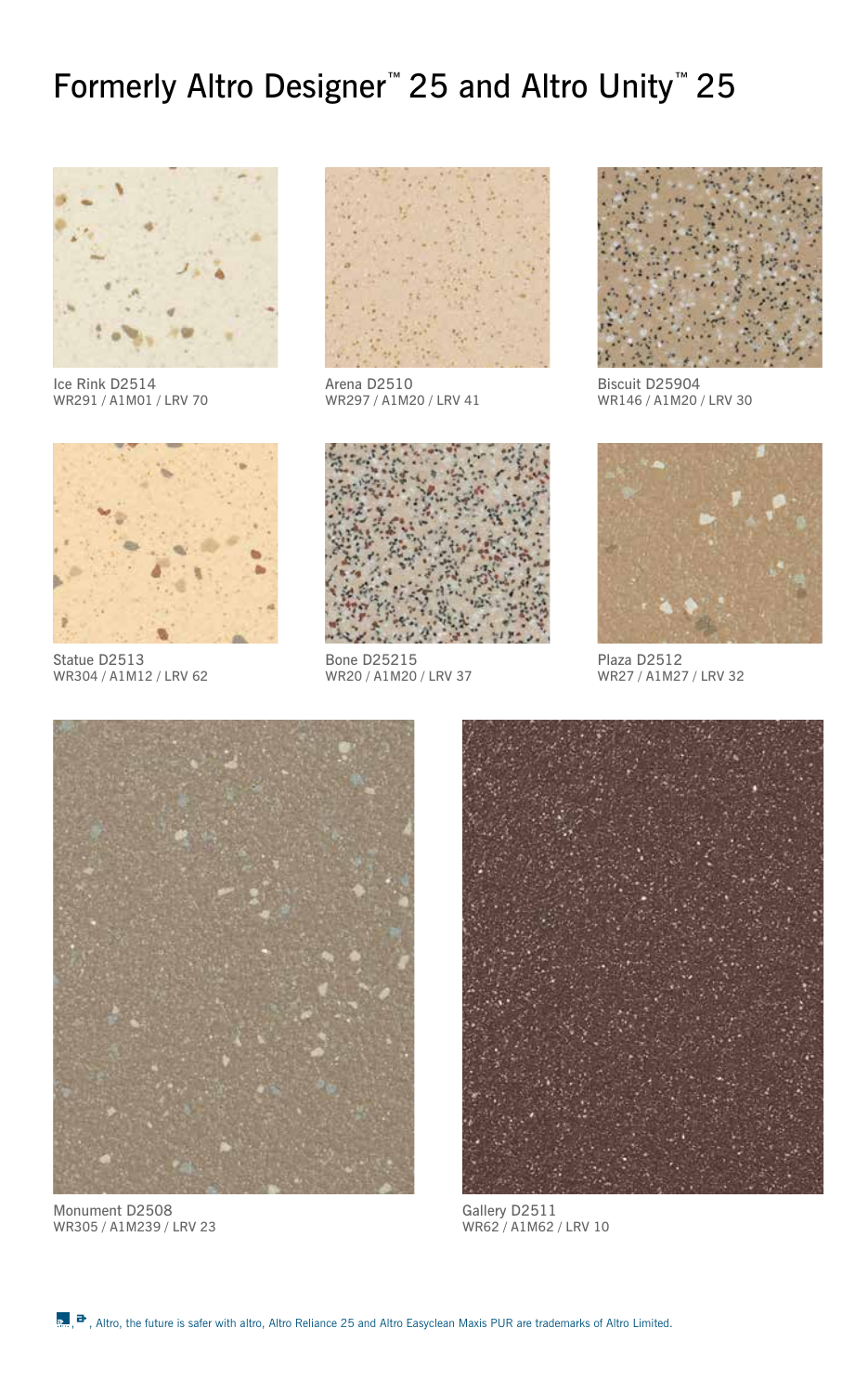



Signal D2516 WR300 / A1M42 / LRV 13



Roof Garden D2500 WR262 / A1M154 / LRV 23 Pendulum test **PTV**



Skyline D25332 WR52 / A1M52 / LRV 25



Forge D2515 WR248 / A1M238 / LRV 9



Jet D2501 WR100 / A1M100 / LRV 6



Vault D2517 WR277 / A1M100 / LRV 5



Rust D25907 WR150 / A1M238 / LRV 10

Light Reflectance Values measured in accordance with BS8493:2008. Exact material match with samples cannot be guaranteed. No podemos garantizar que el material del suelo de seguridad coincida exactamente con el de las muestras. Eine exakte übereinstimmung des materials mit mustern kann nicht garantiert werden. All information is correct at the time of print and is subject to change without prior notice.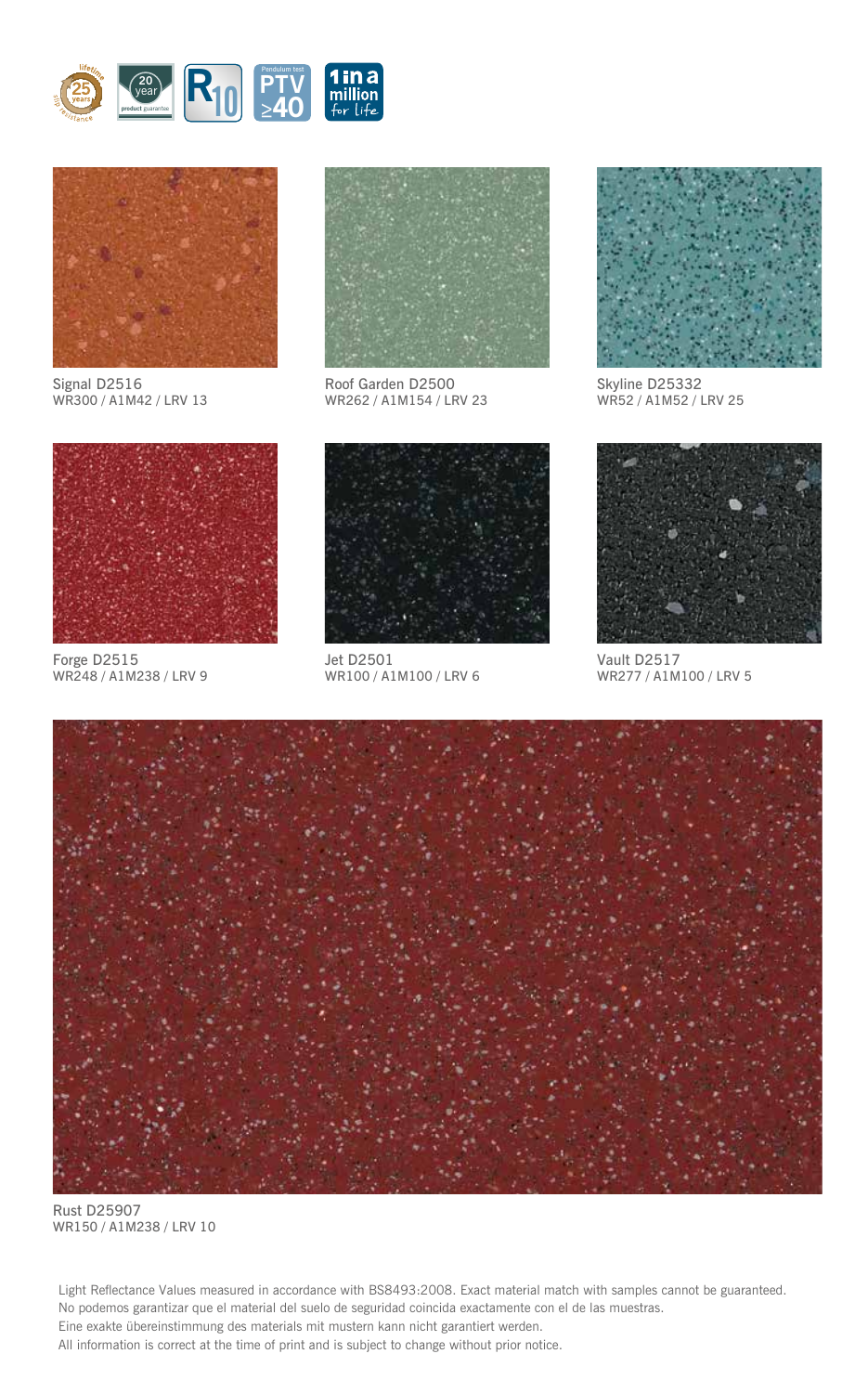Formerly Altro Designer<sup>™</sup> 25 and Altro Unity<sup>™</sup> 25

 $\bullet$ 

 $\bullet$